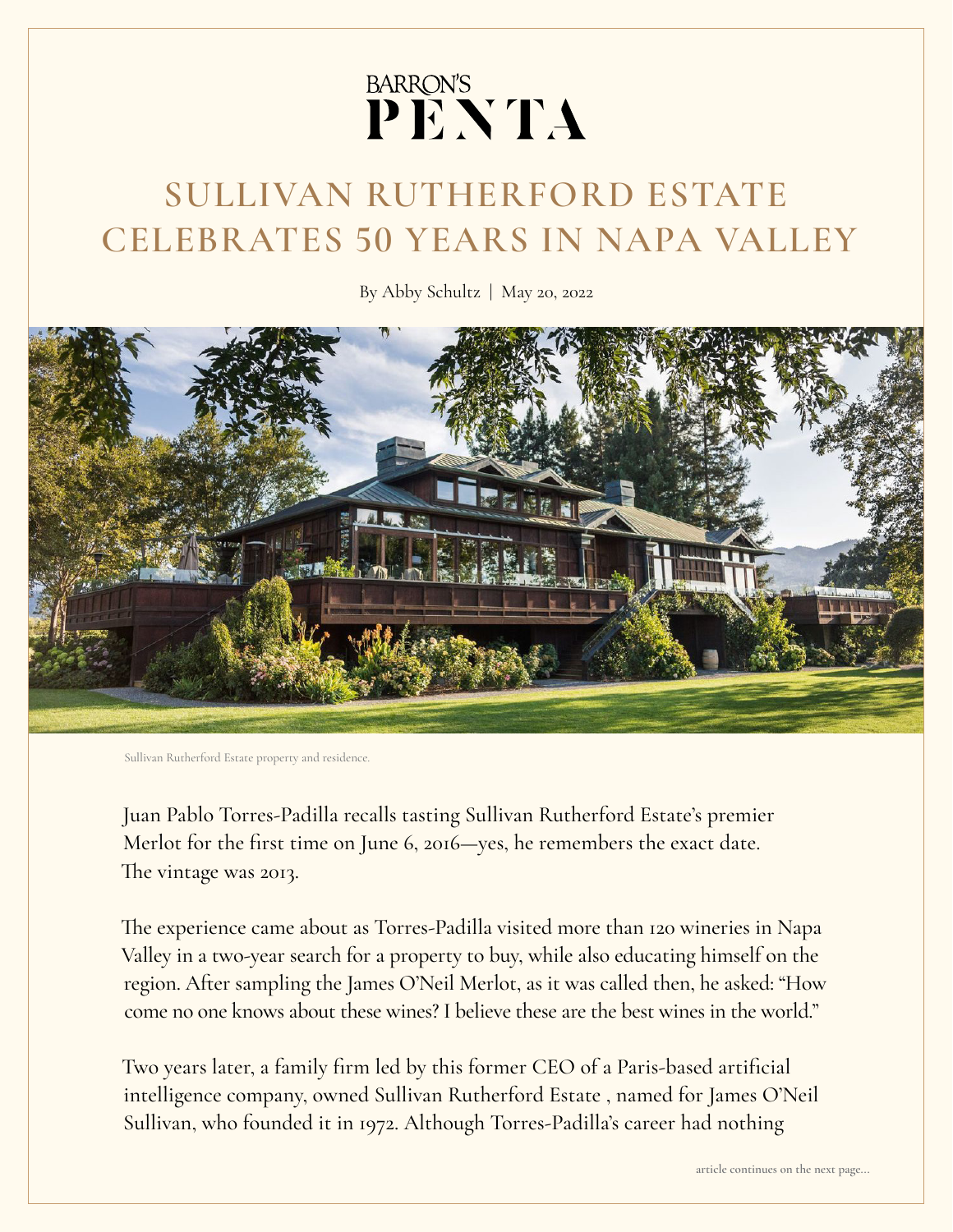to do with wine, he began cultivating a love for it at a young age with tastes first offered by his maternal grandfather.



2019 J.O. Sullivan Founder's Reserve Merlot.

"I have been very lucky and spoiled in life, because my family, and my grandfather, [had] us tasting great wines from Bordeaux, Burgundy, and Napa Valley," Torres-Padilla says. By comparison, Sullivan Rutherford's wines were similar or better, he says.

Since taking over the estate, Torres-Padilla has focused on creating a cohesive team of veterans in the wine business to build on Sullivan's legacy. He also set his sights on developing what he calls a "first-growth" Merlot referring to France's Bordeaux wines classified as the bestof-the-best since the late 1800s.

It's a surprising goal in a wine region famous for its Cabernet Sauvignon , which can go for upwards of US\$700 a bottle at the most famous Napa estates. But wine lovers and collectors familiar with wines from the right bank of Bordeaux or of the Super Tuscans of Italy realize Merlot has the potential to be as "noble, age-worthy, and compelling," as Cabernet, says Joshua Lowell, general manager of the estate.

"We think it's an opportunity to regain some of Merlot's noble characters," Lowell says.

The intense floral aromas of the 2019 J.O. Sullivan Founder's Reserve Merlot are evident as soon as the bottle is opened. It's still a young wine, full of dark fruit flavors, but balanced to age well.

## **Building on History**

Sullivan Rutherford's legacy, and the history of Napa Valley, are themes that Torres-Padilla reiterates again and again in a conversation with Lowell about his vision for the estate and the wines. This Saturday, the winery is celebrating its 50th anniversary since Sullivan's purchase, yet Torres-Padilla looks back more than 200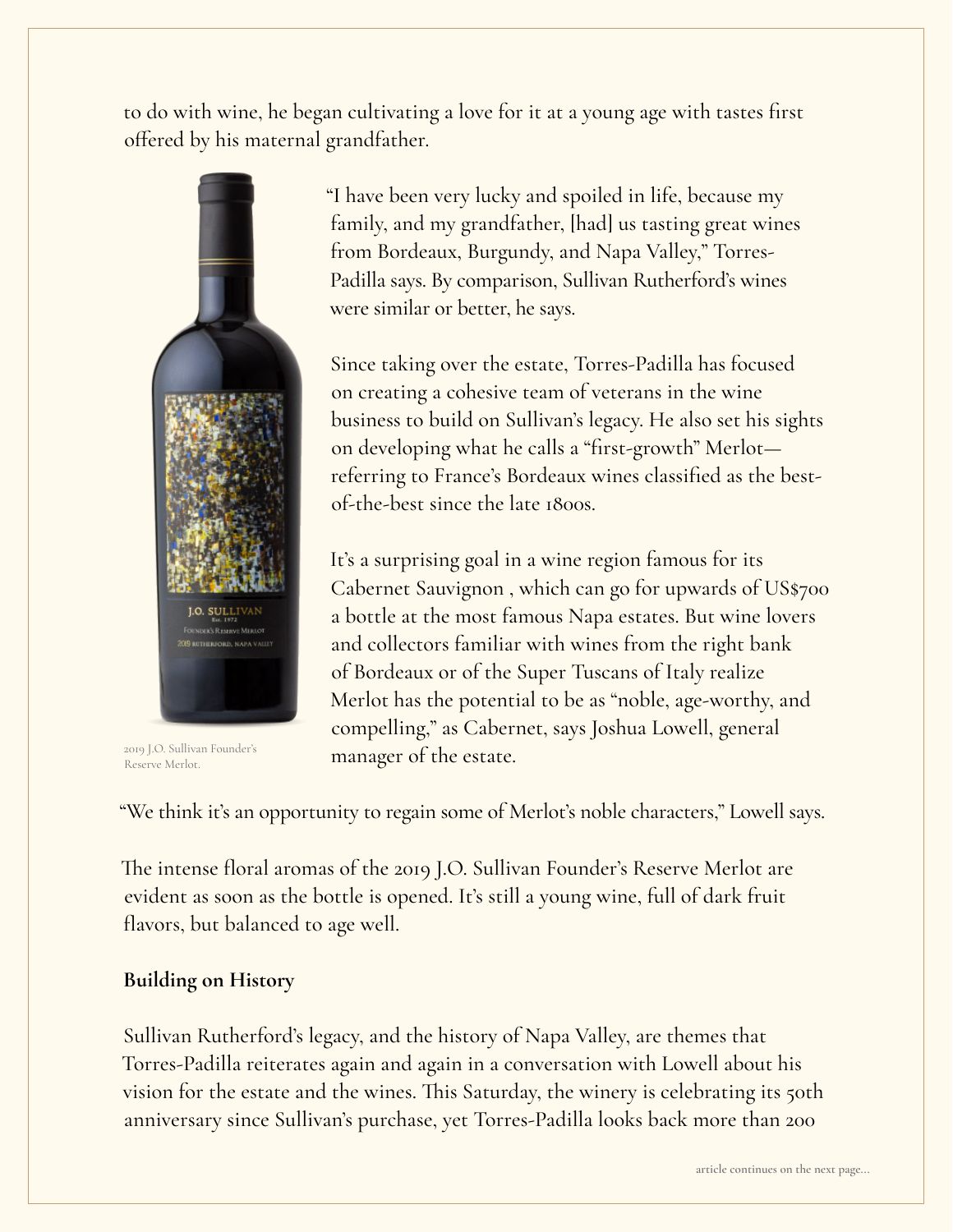years when he considers the property's heritage. That's because 1821 marked the end of the Mexican War of Independence, when Spain transferred ownership of California, and Napa Valley, to Mexico.

"Having Mexican roots, that fact was quite relevant," Torres-Padilla says. Napa was divided at that time into two "ranchos," north-to-south, with the dividing line crossing through the property of what today is Sullivan Rutherford Estate. That history conveys "a meaningful message of being at the geographic and historical center of Napa," Torres-Padilla says.

Sullivan purposefully chose this land in the center of the valley with the assistance

of an influential winemaker at the time, André Tchelistcheff. What drew them was the soil quality, which, surprisingly given the area's location away from the hills and famous benches of the valley, is comprised of gravelly, well-drained soils,

Lowell, who had helped build Napa labels Peter Michael, Futo, and Aubert, joined Sullivan Rutherford to lead the winery in April 2018 after several months of discussions with Torres-Padilla. Like the new owner, Lowell knew the wines produced from the estate were "spectacular," he says, but it wasn't until he walked the land and got his hands dirty that he understood "the special nature of this property."



Juan Pablo Torres Padilla, managing partner of Sullivan Rutherford Estate in Napa Valley.

Soil pits dug throughout the estate led by veteran vineyard manager Mike Wolf —who began farming the property in September 2018—proved the point, that the land sat on "an enormous amount of gravel," likely because of its position near the intersection of the Napa River to the east, and the Bale Slough, a stream that comes down from the mountains to the west of the estate, Lowell says.

The 2013 single-varietal Merlot that Torres-Padilla had tasted was among a small bottling of reserve wines that the Sullivan family produced. A Cabernet Sauvignon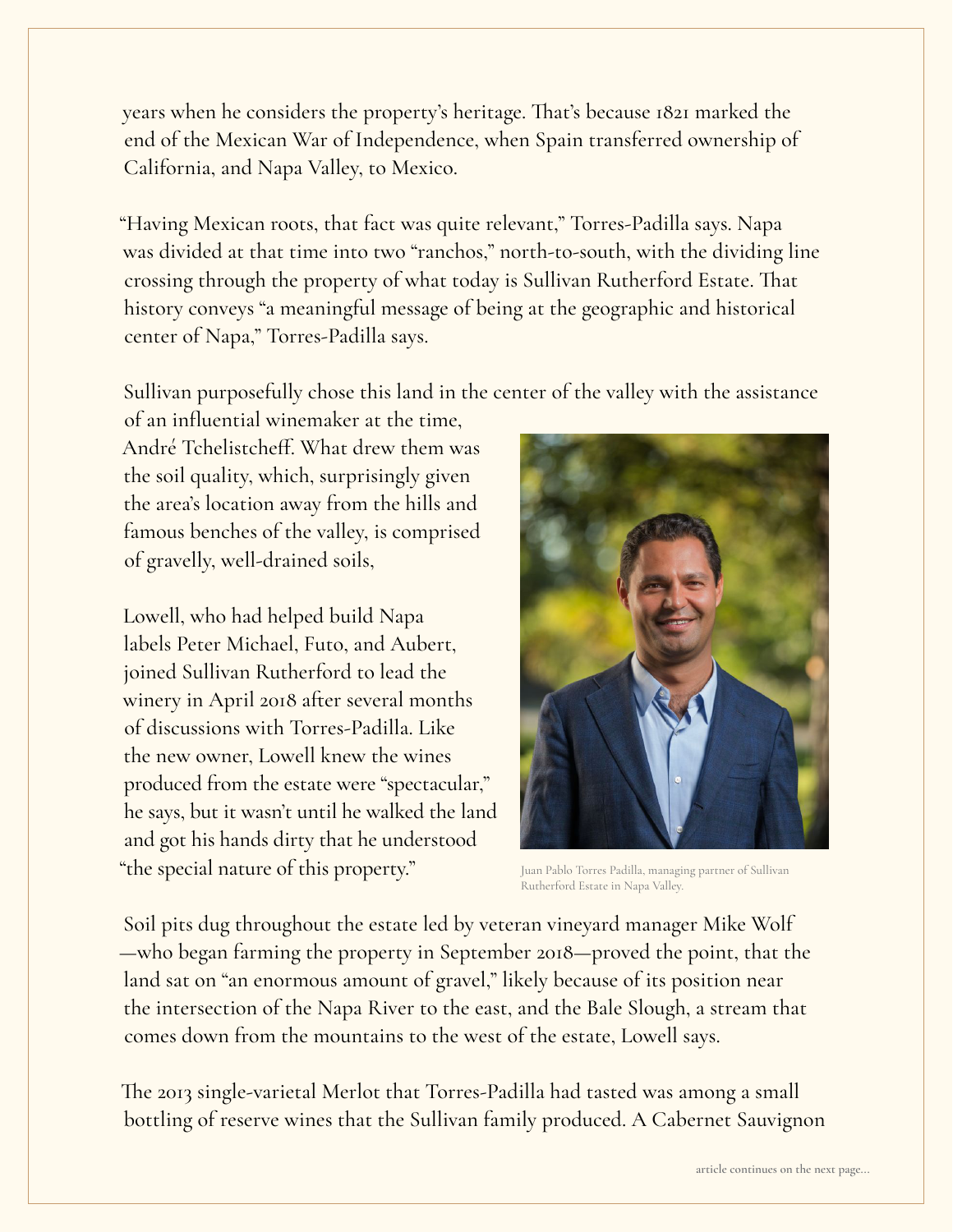reserve was produced from a single block, a gravelly site where the previous owners kept yields low to produce a higher quality wine, Lowell says.

Given the quality of the land, Lowell and the new Sullivan Rutherford team which included the estate's winemaker since 2013, Jeff Cole—realized that if set up and farmed correctly, there was "potential to make that reserve quality wine from most of the property not just from a few isolated blocks," Lowell says.

The estate was originally planted with Merlot and Cabernet Sauvignon vines, but as Cabernet Sauvignon's success in the valley gained traction, the Sullivans replanted the Merlot with Cabernet. "What Merlot we had left was producing excellent wine, but in small quantities," Lowell says.

Under Wolf, 8 acres of Cabernet Sauvignon vines have been replanted with Merlot. The vineyard manager is training the leaf canopies of the these vines to protect the fruit, which is not necessary with Cabernet. Cole, the winemaker, is also finetuning practices such as temperature control and skin contact, and the use of particular barrels, in the cellar to elevate the quality.

"It's a bit of a risk, of course—we know Cabernet Sauvignon is a given in Rutherford but we have the historical Merlots, and the more recent vintages, and we believe we can make very high quality Merlot and make enough of it to have it have a viable place in business," Lowell says.

During the Sullivan family's tenure, the reserve Cabernet and Merlot—which was produced as a single varietal only in exceptional years, were labeled "James O'Neil." Beginning in 2017, the new team under Torres-Padilla renamed the top wines J.O. Sullivan Founder's Reserve. Both Founder's Reserve varieties—each priced at \$280 a bottle—are produced from grapes grown on the Sullivan Rutherford Estate.

## **The Birth of PA Vinea**

On Saturday, the estate will reveal plans for a new wine it's calling PA Vinea Family Reserve. The announcement is also a way to bring the property's new name—PA Vinea—into the world. It comes from proportion aurea, or the "golden ratio" in Latin—signifying balance—and the Latin word for vines.